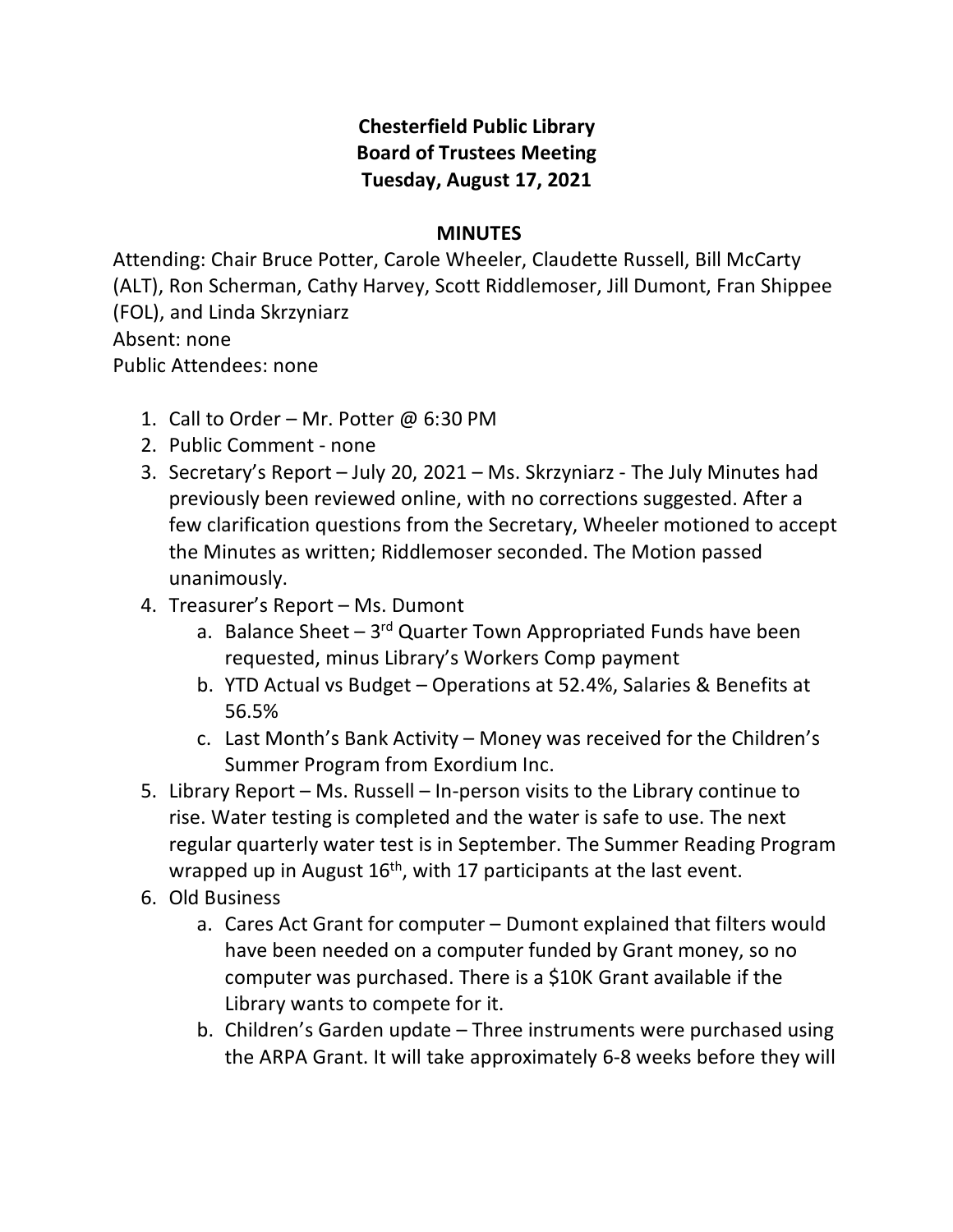ship. Storage will be needed when they arrive. Fran reported that Eric Schmidt will be taking the trees down in the Fall.

- c. Furnace update Russell and Dumont reported a large hole in the furnace room wall between the two oil tanks where a vent used to be. Potter will contact Pinney to see if the room needs to be vented there. They also said that water is pooling in the furnace room. Pinney is still working on the furnace repairs and no quote has been received from them about future furnace replacement, ventilation, and AC costs. Shippee noted that the Library's boiler replacement is already in the Town's Capital Maintenance Plan for 2026.
- d. Suggestions for Library Cleaners Trustees are waiting to hear quotes from area cleaners. Russell stated that the same company, Chesco, that cleans the bank, might be interested. Further discussion was tabled until the next meeting.
- e. Storage Shed Potter is ready to order the new 12x10 shed with 7 foot-high sidewalls from Millbrook Farm Woodworks. Trustees decided on a white vinyl exterior with a green door, charcoal roof, and transom windows. Potter will ask about a lock.
- f. Policy committee: Riddlemoser, Harvey, McCarty
	- i. The Policy Committee presented a list of recommended policies for libraries from the updated NH Library Trustee Manual. They will use this as their guide to inventory electronic and hard copy files of CPL Policies already written, as well as recommend policies for inclusion. All CPL Policies will be housed in a Policy Handbook, with electronic versions on a Trustee Use Only computer. This "corporate" computer will also be used by the Secretary for Minutes. Skrzyniarz agreed to shop for a computer to meet the needs of the Trustees now and in the future with a maximum expenditure of \$2000.
	- ii. The Personnel Policy was not updated, but a Disciplinary Policy & Form were written as additions to the policy. Copies were presented to the Trustees by Harvey. A discussion followed and changes to the policy and form were suggested.
	- iii. The Policy Committee also created a CPL Organizational Structure flowchart for Trustee review. After discussion, a Motion was made by Riddlemoser, seconded by Wheeler, to approve the Management Liaison, authorizing the Board of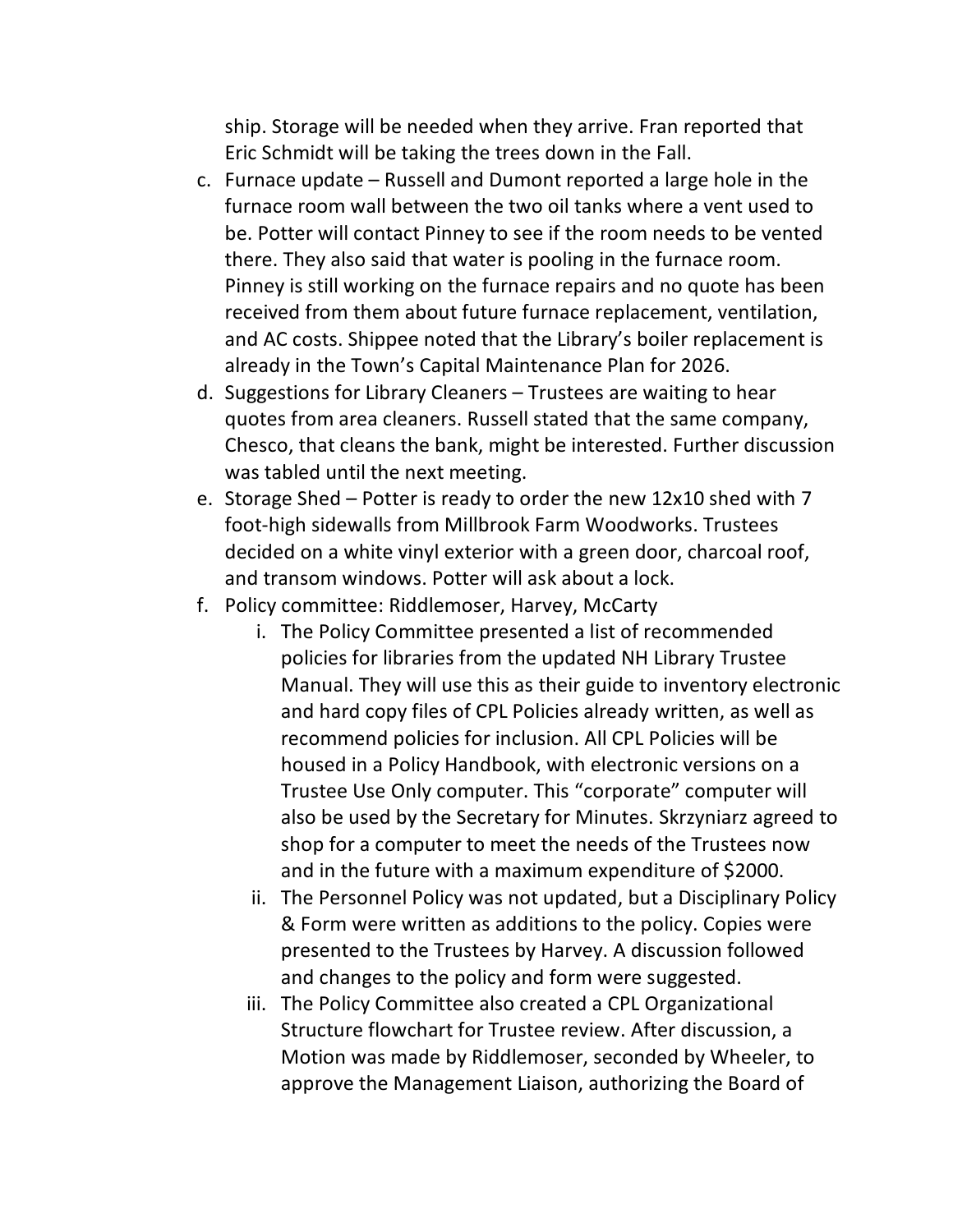Trustees Chair, or Delegate appointed by the Chair, to act as a day-to-day Liaison to the Library Director:

*"The Chesterfield Public Library Board of Trustees has empowered (adopted vote) the Chairman or their Delegate of the Chesterfield Public Library Board of Trustees to act as the day-to-day Liaison to the Library Director between monthly Chesterfield Public Library Board of Trustee Meetings. If a situation arises requiring full Board determination, the Chairman or their Delegate will take appropriate action by convening an Emergency Meeting."*

The Motion passed unanimously.

- iv. Job Descriptions are defined as policies according to the new NH Library Trustee Manual. In addition to working on CPL Organizational Structure, the Policy Committee wrote Job Descriptions and Evaluations for all Staff, and the Director, using existing descriptions and recent Staff job task input. Harvey provided copies of all flowcharts, policies, and forms. After much discussion, and suggestions for changes, a Motion was made by Riddlemoser, seconded by Harvey, to accept the Disciplinary Policy (08-23-21 V1) and Disciplinary Action Form (08-23-21 V1), the Job Description (08-23-21 V3) and Evaluation (08-23-21 V3) for Library Director, and Librarian Staff 1-3 Job Descriptions (08-23-21) and Evaluations (08-23- 21), pending amendments. The Motion passed 6:1, with Dumont dissenting.
- g. Standardized Contract Using both past and existing Employee Contracts, Riddlemoser adapted electronic files for the Employment Agreement - Library Director (08-23-21 V3) and a Nonexempt Employment Agreement for Hourly Staff(08-23-21 V2). Riddlemoser provided copies for everyone to see. A Motion was made by Riddlemoser, and seconded by Harvey, to adopt these contract formats for existing and new employees. After discussion, the Motion passed by unanimous vote. Yearly contracts will be signed at staff anniversaries.
- h. Library locks have been changed and everyone has a new key who needs one.
- 7. New Business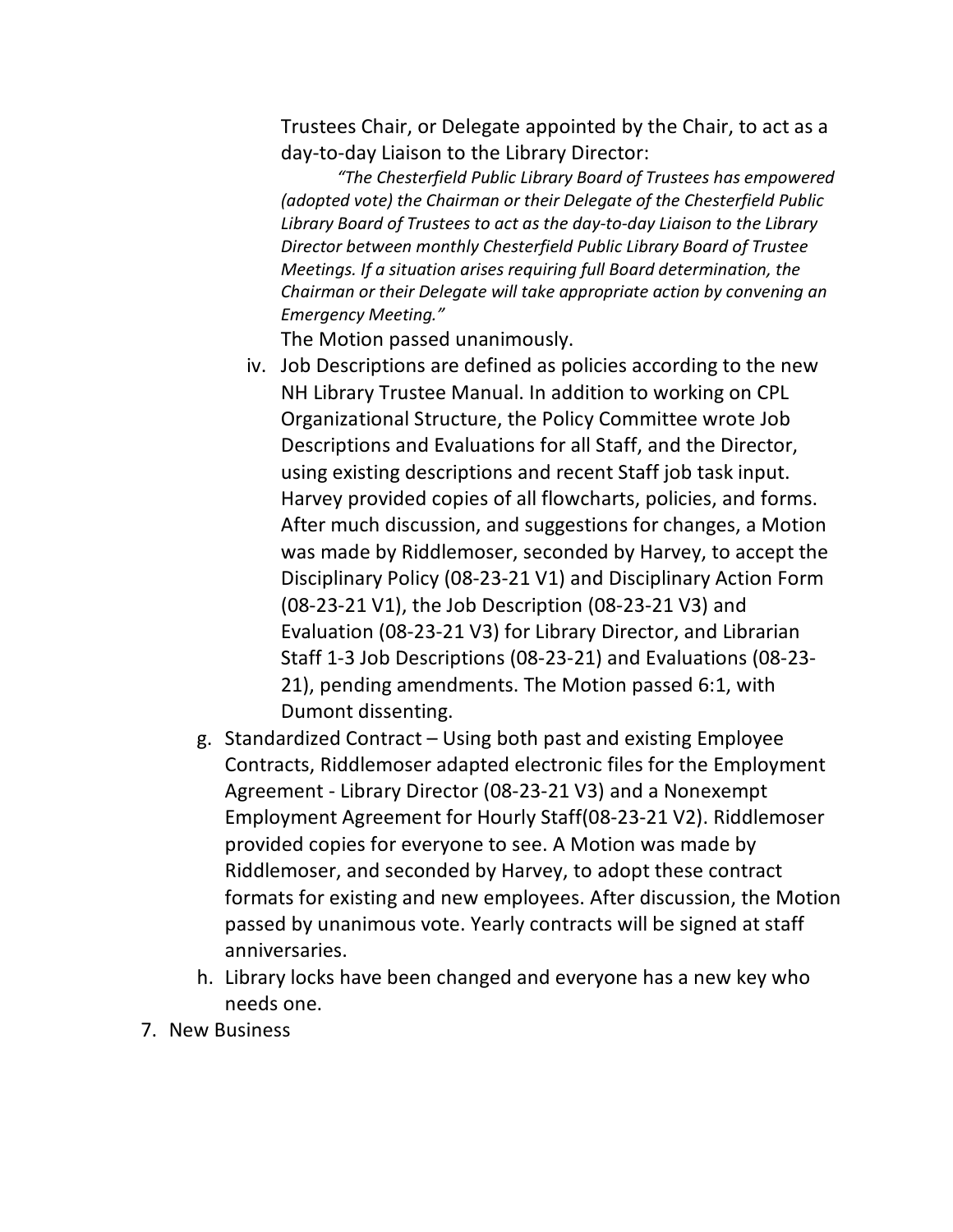- a. Director Search update Laura Markiewicz has informed the Trustees that she has accepted a full-time job in Canada and therefore withdraws her employment application.
- b. Trustee/Staff Meeting August  $3<sup>rd</sup>$  Harvey attended with Dumont. A wide-range of topics were discussed, including the new General Hourly Contract.
- c. Updates from Antje Harvey Antje would like to come to a Trustee meeting once every six months. She has a marketing plan that she would like to share. Trustees will invite Antje to the September Board Meeting. Harvey also described the Library Aware program to increase readership. The Friends of the Library have offered to fund the program.
- 8. Public Comment
- 9. Summary of Decisions Made
	- a. Shed colors were chosen; the shed can be ordered.
	- b. A computer for Trustee Use will be purchased.
	- c. All CPL Policies will be stored in a Policy Handbook, with electronic copies.
	- d. A Disciplinary Policy and form were accepted as additions to the Personnel Policy.
	- e. The Chair of the Board of Trustees, or their Delegate, was authorized to act as day-to-day Liaison to the Library Director.
	- f. A CPL Organizational Structure, job descriptions, and evaluation forms were adopted.
	- g. Trustees approved a General Hourly Contract for Library Staff and a Salary Contract for the Director.
	- h. Trustees will meet next week with the prospective Director candidate, date and time to be determined.
- 10.Assignments for Next Meeting
	- a. Potter will contact Pinney.
	- b. Potter will order the new shed.
	- c. Skrzyniarz will shop for a new computer for Trustee use.
	- d. The Policy Committee will make recommended changes to the Disciplinary Policy and form, including an Acknowledgement of Receiving and an Appeal process.
	- e. Riddlemoser will write an employment contract for the prospective Director, aligned with the job description and evaluation.